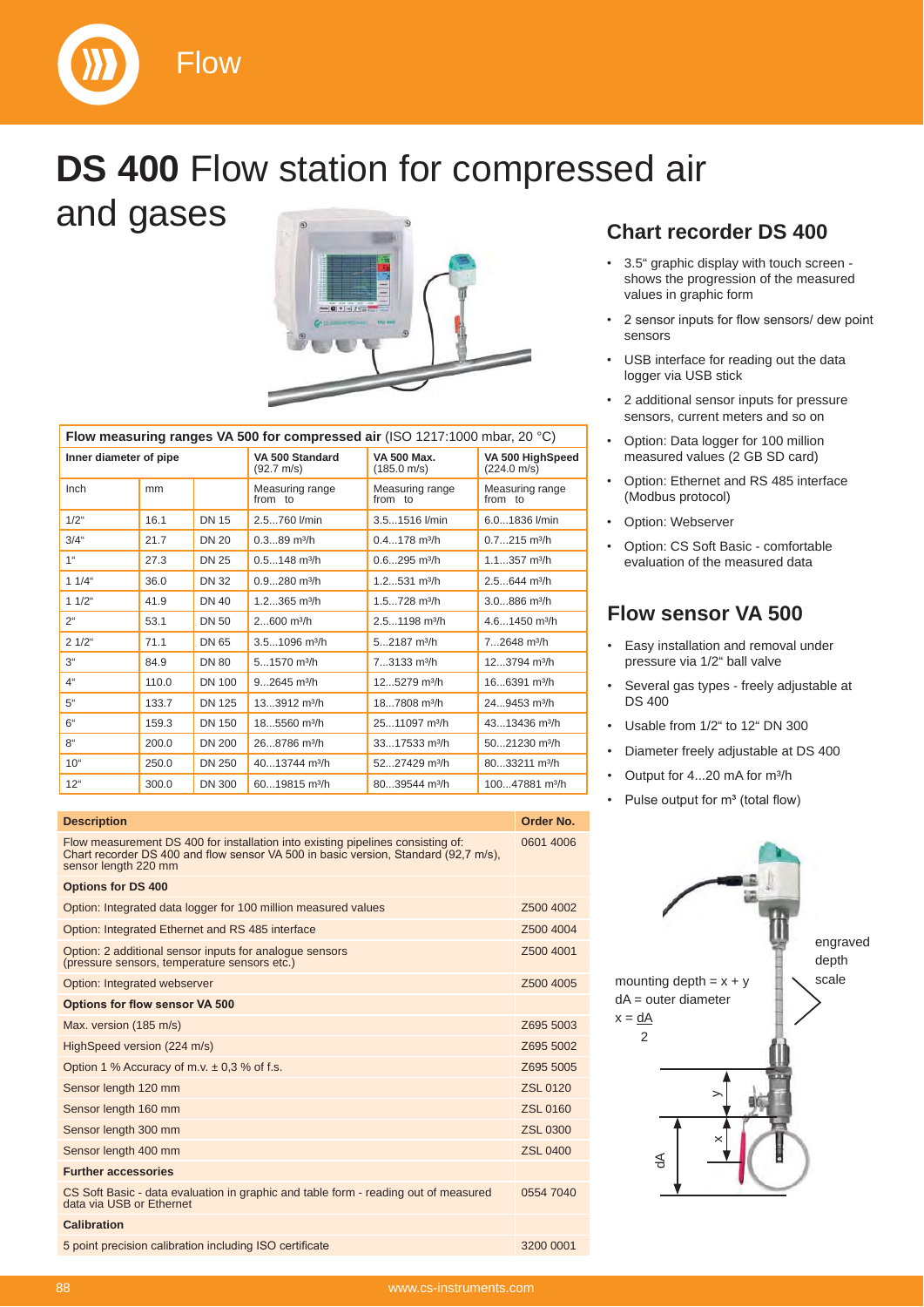Flow



# Easy operation via touch screen







| Can you read this text? |                |                |  |  |  |  |
|-------------------------|----------------|----------------|--|--|--|--|
| <b>English</b>          | <b>Deutsch</b> | Spanish        |  |  |  |  |
| Italian                 | Danish         | <b>Русский</b> |  |  |  |  |
| Polski                  | French         | Portuguese     |  |  |  |  |
| Romanian                |                |                |  |  |  |  |

|     | Ata Dryer/Trockner A1a        |                                                       |  |
|-----|-------------------------------|-------------------------------------------------------|--|
|     |                               | 1263.0<br>$m^3/h$                                     |  |
| Afr | <b>Dryer/Trockner</b>         | A <sub>1</sub> c                                      |  |
|     |                               | $18.64$ m/s                                           |  |
| A15 | <b>Dryer/Trockner</b>         | A1b                                                   |  |
|     |                               | 369728 m <sup>3</sup>                                 |  |
|     | Home <b>O</b><br><b>Setup</b> | 09.09.2013<br>Atarm  <br><b>OD</b> 19999 Day 10:47:55 |  |

### Configuration of flow sensor

The flow sensor VA 500 can be adjusted to the respective inner diameter of the pipe in the menu of DS 400.

Furthermore, the unit, the gas type as well as the reference conditions can be entered. The counter can be set to "zero" if required.

### Graphic view

In the graphic view all measured values are indicated as curves.

It is possible to browse back on the time axis by a slide of the finger (without data logger maximum 24 h, with data logger back to the start of the measurement).

### Data logger

Measured values are stored in DS 400 by means of the option "integrated data logger". The time interval can be freely set. Furthermore there is the possibility to fix the starting time and the end time of the data recording. Readout of the measured data via USB interface or via the optional Ethernet interface.

### Selection of the language

DS 400 "speaks" several languages. The required language can be selected by means of the select button.

### All relevant parameters at a glance

In addition to the flow in m<sup>3</sup>/h DS 400 shows further parameters like the total flow in m<sup>3</sup> and the velocity in m/s.

### **Technical data VA 500**

| <b>Parameters:</b>                                                                        | m <sup>3</sup> /h, I/min (1000 mbar, 20°C)<br>in case of compressed air resp.<br>Nm <sup>3</sup> /h, Nl/min (1013 mbar, 0°C) in<br>case of gases |
|-------------------------------------------------------------------------------------------|--------------------------------------------------------------------------------------------------------------------------------------------------|
| Units adjustab-<br>le via keys at<br>display:                                             | m <sup>3</sup> /h, m <sup>3</sup> /min, l/min, l/s, ft/min,<br>cfm, m/s, kg/h, kg/min                                                            |
| Adjustable via<br>keypad:                                                                 | diameter for volume flow calculati-<br>on, counter resettable                                                                                    |
| <b>Meas. principle:</b>                                                                   | calorimetric measurement                                                                                                                         |
| Sensor:                                                                                   | Thermal mass flow sensor                                                                                                                         |
| Meas. medium:                                                                             | air, gases                                                                                                                                       |
| <b>Gas types</b><br>adjustable via<br>external device<br>DS 400, DS 500,<br><b>PI 500</b> | air, nitrogen, argon, nitrous oxide,<br>CO2, oxygen                                                                                              |
| <b>Accuracy:</b><br>(m.v.: of meas.<br>value)<br>(f.s.: of full scale)                    | $\pm$ 1.5 % of m.v. $\pm$ 0.3 % of f.s.<br>on request<br>$\pm$ 1.0 % of m.v. $\pm$ 0.3 % of f.s.                                                 |
| <b>Operating</b><br>temp.:                                                                | -30110 °C probe tube<br>-3080 °C housing                                                                                                         |
| <b>Operating</b><br>pressure:                                                             | up to 50 bar                                                                                                                                     |
| <b>Digital output:</b>                                                                    | RS 458 interface, Modbus RTU                                                                                                                     |
| Analogue<br>output:                                                                       | 420 mA for m <sup>3</sup> /h resp.l/min; on<br>request:<br>scaling for cfm, m <sup>3</sup> /min, I/min, I/s,<br>ft/min. m/s                      |
| <b>Pulse output:</b>                                                                      | 1 pulse per m <sup>3</sup> resp. per liter<br>galvanically separated                                                                             |
| <b>Power supply:</b>                                                                      | 1836 VDC, 5 W                                                                                                                                    |
| Burden:                                                                                   | $< 500 \Omega$                                                                                                                                   |
| Housing:                                                                                  | polycarbonate                                                                                                                                    |
| Probe tube:                                                                               | stainless steel, 1.4301<br>mounting length 220 mm,<br>$Ø$ 10 mm                                                                                  |
| <b>Mounting</b><br>thread:                                                                | G 1/2"                                                                                                                                           |

### **Technical data DS 400**

| <b>Dimensions:</b>             | 118 x 115 x 98 mm<br>IP 54 (wall housing)<br>92 x 92 x 75 mm<br>(panel mounting)                                                                   |
|--------------------------------|----------------------------------------------------------------------------------------------------------------------------------------------------|
| Inputs:                        | 2 digital inputs for VA 500/520                                                                                                                    |
| Interface:                     | <b>USB</b>                                                                                                                                         |
| <b>Power supply:</b>           | 100240 VAC, 50-60 Hz                                                                                                                               |
| <b>Accuracy:</b>               | please see VA 500                                                                                                                                  |
| <b>Alarm outputs:</b>          | 2 relays, (pot.-free)                                                                                                                              |
| <b>Options:</b>                |                                                                                                                                                    |
| Data logger:                   | 100 million measuring values<br>start/stop time, measuring rate<br>freely adjustable                                                               |
| 2 additional<br>sensor inputs: | for connection of pressure<br>sensors, temperature sensors,<br>clamp-on ammeters, third-party<br>sensors with 420 mA 0 to 10 V.<br>Pt 100, Pt 1000 |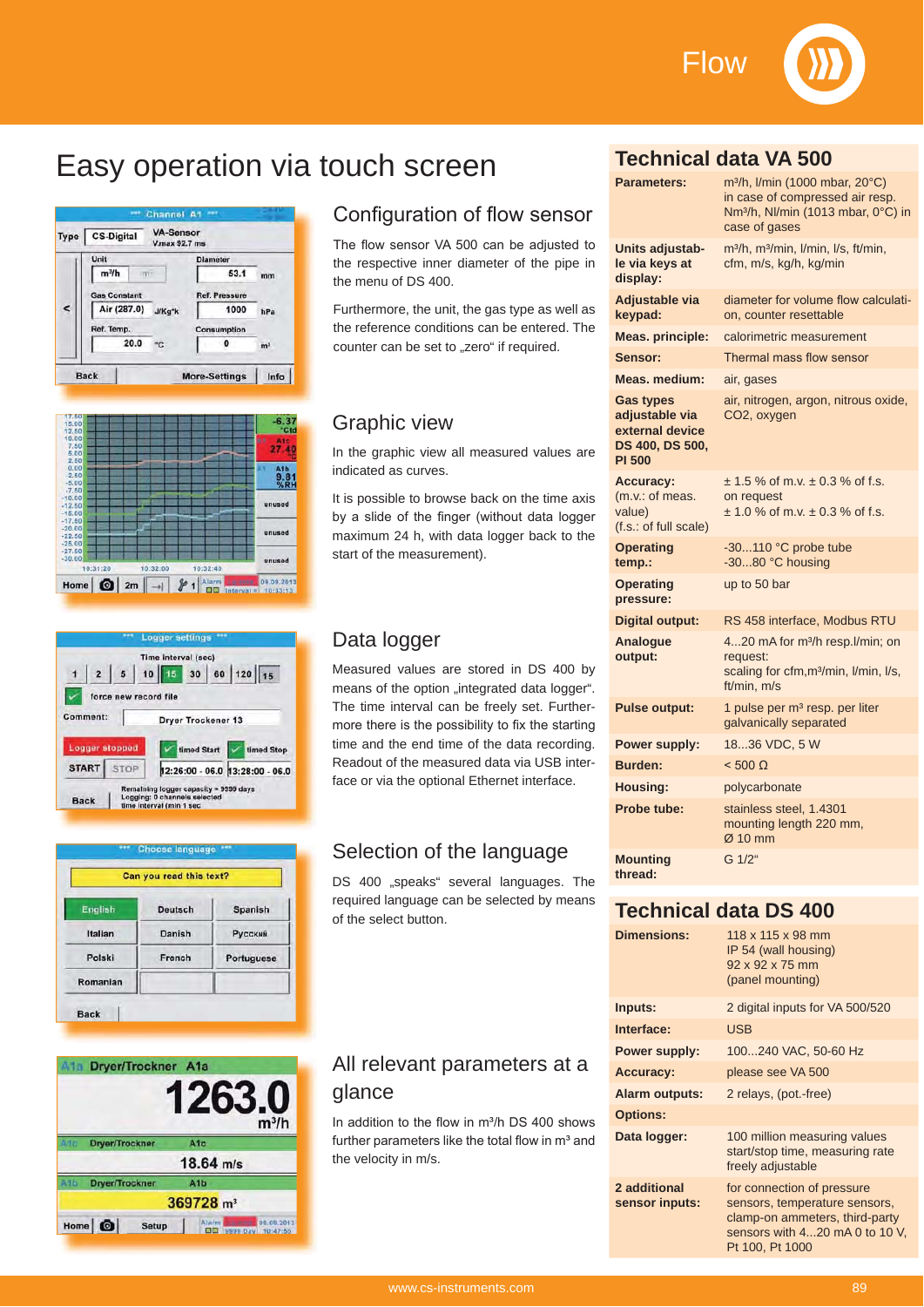

### **DS 400 - chart recorder**

for all relevant parameters of compessed air

### **Software options:**

- Integrated webserver
- Mathematic calculation function
- Totalizer function

### **Hardware options:**

- Integrated data logger
- Ethernet / RS 485 interface
- additional sensor inputs (digital or analogue) selectable



### **Standard equipment:** USB interface

- 3.5" graphic display with touch screen
- Integrated mains unit for supply of the sensors
- 4...20 mA output of all connected active sensors
- Pulse output (for total consumption) in case of flow sensors
- 2 alarm relays (pot.-free switch-over contacts, The 2 sensor inputs board 1 and 2 can max. 230 V, 3 A)

#### **Description And Description And Description And Description And Description And Description And Description And Description And Description And Description And Description And Description And Description And Description A** DS 400 - Mobile chart recorder with graphic display and touch screen 2 sensor inputs board 1 2 sensor inputs board 2 Digital (Z500 4003) -------- 0500 4000 D Digital (Z500 4003) Digital (Z500 4003) 0500 4000 DD Digital (Z500 4003) Analogue (Z500 4001) 0500 4000 DA Analogue (Z500 4001) -------- 0500 4000 A Analogue (Z500 4001) Analogue (Z500 4001) 0500 4000 AA **Options** Option: Integrated data logger for 100 million measured values Z500 4002 Option: Integrated Ethernet and RS 485 interface Z500 4004 Option: Integrated webserver **Z500 4005** Option: ..Mathematics calculation function" for 4 freely selectable channels, (virtual channels): addition, subtraction, division, multiplication Z500 4007 Option: "Totalizer function for analogue signals" <br>
2500 4006 External Gateway Profibus and Company Company Company Company Company Company Company Company Company Company Company Company Company Company Company Company Company Company Company Company Company Company Company Company **Further accessories** CS Soft Basic - data evaluation in graphic and table form - reading out of the measured data of DS 400 via USB or Ethernet 0554 7040 CS Soft Network - Database Client/Server Solution (up to 5 DS 400) - database (MySQL) to Server - data evaluation via Client-Software 0554 7041 Digital Digital Digital Digital MOD **BUS** Flow sensor Dew point sensor **Current** meters Thirdparty sensors with RS 485 Pressure sensor Clampon ammeter Temperature sensor Thirdparty sensors analogue output 4...20 mA 0...20 mA 0...10 V Pulse Pt 100 Pt 1000 be selected according to the required sensors:

CS Soft Network - Database Client/Server Solution (up to 10 DS 400) - database (MySQL) to Server - data evaluation via Client-Software 0554 7042 0554 7043

CS Soft Network - Database Client/Server Solution (up to 20 DS 400) - database (MySQL) to Server - data evaluation via Client-Software

CS Soft Network - Database Client/Server Solution (>20 DS 400) - database (MySQL) to Server - data evaluation via Client-Software

|                       | (panel mounting)                                |
|-----------------------|-------------------------------------------------|
| Inputs:               | 2 digital inputs for FA<br>510 resp. VA 500/520 |
| Interface:            | <b>USB</b>                                      |
| <b>Power supply:</b>  | 100240 VAC, 50-60<br>Hz                         |
| <b>Accuracy:</b>      | please see VA 500                               |
| <b>Alarm outputs:</b> | 2 relays, (pot.-free)                           |

adjustable

for connection of pressure sensors, temperature sensors, clamp-on ammeters, third-party sensors with 4...20 mA 0 to 10<br>V. Pt 100. Pt 1000

**Data logger:** 100 million measuring

IP 54 (wall housing) 92 x 92 x 75 mm

# **Input signals**

**2 additional sensor inputs:**

**Options:**

**Current signal** internal or external power supply Measuring range **Resolution Accuracy** Input resistance

**Voltage signal** Measuring range Resolution **Accuracy** Input resistance

**Voltage signal** Measuring range Resolution **Accuracy** Input resistance

**RTD** Pt 100 Measuring range Resolution **Accurancy** 

**RTD** Pt 1000 Measuring range Resolution **Accuracy** 

**Pulse** Measuring range 0...20 mA 0.0001 mA  $± 0.03$  mA  $± 0.05$  % 50 O  $(0...1 V)$ 0...1 V 0.05 mV  $± 0.2$  mV  $± 0.05$  %  $1 M<sub>Q</sub>$ 

(0...20mA/4...20mA)

values start/stop time, measuring rate freely

(0...10 V / 30 V) 0...10 V 0.5 mV  $± 2$  mV  $± 0.05$  % 1 MO

-200...850°C 0.1°C ± 0.2°C (-100...400°C) ± 0.3°C (further range)

-200...850°C 0.1°C ± 0.2° (-100...400°C)

min pulse length 500 s frequency 0...1 kHz max. 30 VDC

0554 7044

### **Technical data DS 400 Dimensions:** 118 x 115 x 98 mm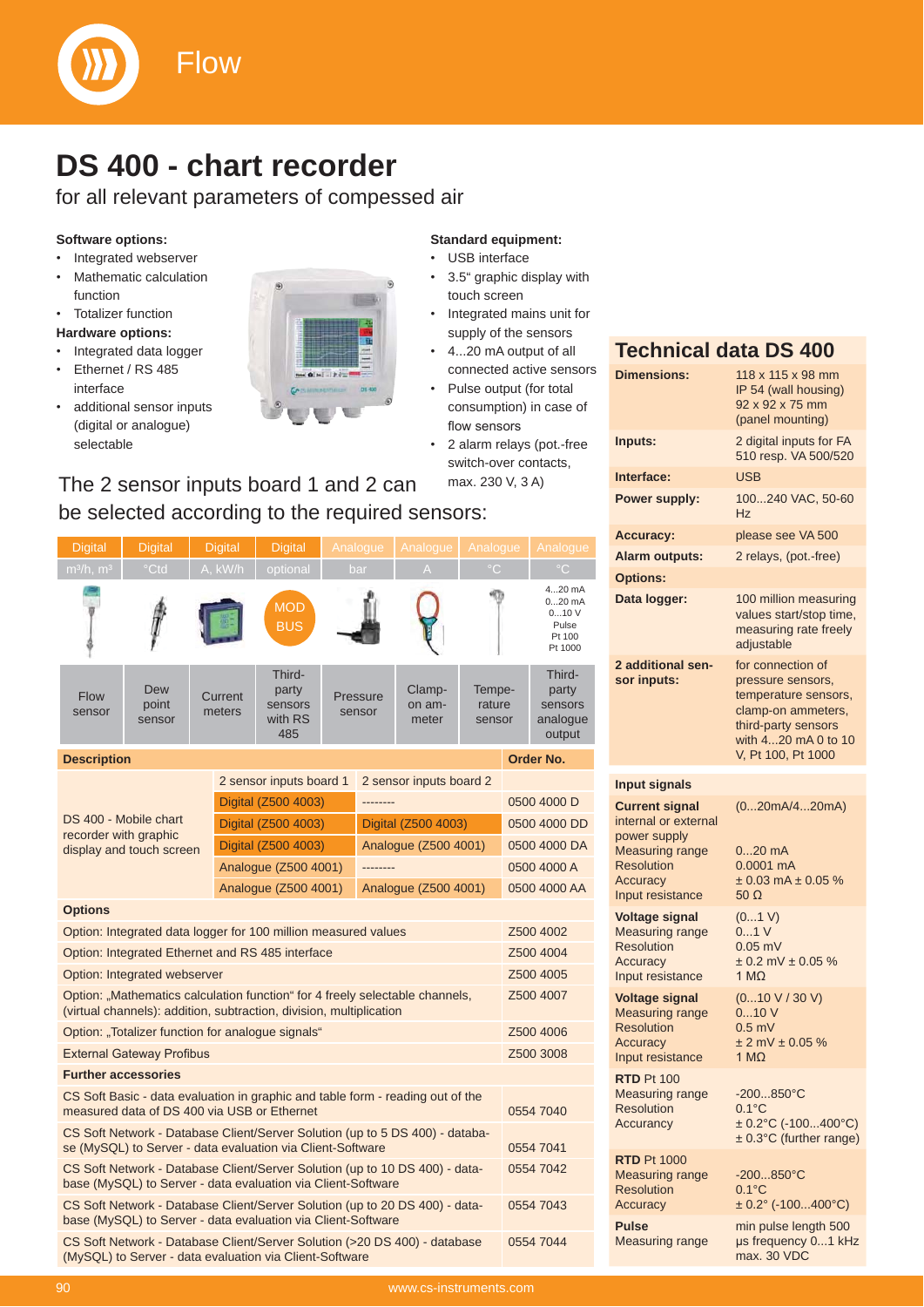**Flow** 

## Suitable **probes** from the **CS Instruments** product range

| <b>Flow sensors VA 500:</b>                                                                                                            | Order No.       |  |
|----------------------------------------------------------------------------------------------------------------------------------------|-----------------|--|
| VA 500 flow sensor in basic version: Standard (92.7 m/s), sensor length 220 mm, without display                                        | 0695 5001       |  |
| <b>Option for VA 500:</b>                                                                                                              |                 |  |
| Max. version (185 m/s)                                                                                                                 | Z695 5003       |  |
| High Speed version (224 m/s)                                                                                                           | Z695 5002       |  |
| Sensor length 120 mm                                                                                                                   | <b>ZSL 0120</b> |  |
| Sensor length 160 mm                                                                                                                   | <b>ZSL 0160</b> |  |
| Sensor length 300 mm                                                                                                                   | <b>ZSL 0300</b> |  |
| Sensor length 400 mm                                                                                                                   | <b>ZSL 0400</b> |  |
| Flow meters VA 520:                                                                                                                    |                 |  |
| Flow meter VA 520 with integrated measuring section, (R 1/4" DN 8)                                                                     | 0695 0520       |  |
| Flow meter VA 520 with integrated measuring section, (R 1/2" DN 15)                                                                    | 0695 0521       |  |
| Flow meter VA 520 with integrated measuring section, (R 3/4" DN 20)                                                                    | 0695 0522       |  |
| Flow meter VA 520 with integrated measuring section, (R 1" DN 25)                                                                      | 0695 0523       |  |
| Flow meter VA 520 with integrated measuring section, (R 1 1/4" DN 32)                                                                  | 0695 0526       |  |
| Flow meter VA 520 with integrated measuring section, (R 1 1/2" DN 40)                                                                  | 0695 0524       |  |
| Flow meter VA 520 with integrated measuring section, (R 2" DN 50)                                                                      | 0695 0525       |  |
| Dew point sensors:                                                                                                                     |                 |  |
| FA 510 dew point sensor, -80+20 °Ctd incl.inspection certificate                                                                       | 0699 0510       |  |
| FA 510 dew point sensor, -20+50°Ctd, incl.inspection certificate                                                                       | 0699 0512       |  |
| Standard measuring chamber for compressed air up to 16 bar                                                                             | 0699 3390       |  |
| Connection cables for flow sensors / dew point sensors:                                                                                |                 |  |
| Connection cable 5 m                                                                                                                   | 0553 0104       |  |
| Connection cable 10 m                                                                                                                  | 0553 0105       |  |
| Pressure sensors: (further pressure sensors please see page 9)                                                                         |                 |  |
| Standard pressure sensor CS 16 from 016 bar, $\pm$ 1 % accuracy of full scale                                                          | 0694 1886       |  |
| Standard pressure sensor CS 40 from $040$ bar, $\pm$ 1 % accuracy of full scale                                                        | 0694 0356       |  |
| <b>Temperature sensors:</b>                                                                                                            |                 |  |
| Bendable temperature probe, Pt100 Class B, length 300 mm, 2 m probe connection cable<br>glass fibre/stainless steel open end wires     | 0604 0107       |  |
| Screw-in temperature probe Pt 100 Class A, length: 300 mm with measuring transducer 4 to 20 mA = -50 to<br>+500 °C (2-wire technology) | 0693 0002       |  |
| Indoor/outdoor temperature probe -50+100°C                                                                                             | 0604 0101       |  |
| Temperature probe cable Pt 100, Class A, length: 300 mm, $\varnothing$ 6 mm, -50+180°C, with 5 m connection<br>cable with open ends    | 0604 0102       |  |
| Temperature probe cable Pt 100, Class A, length: 150 mm, Ø 6 mm, +50+180°C with 5 m connection<br>cable with open ends                 | 0604 0100       |  |
| Clamp screwing 6 mm, G 1/2", PTFE clamping, pressure-tight up to 6 bar                                                                 | 0554 6003       |  |
| Clamp screwing 6 mm, G 1/2", VA clamping, pressure-tight up to 10 bar                                                                  | 0554 6004       |  |
| Connection cables for pressure sensors / temperature sensors:                                                                          |                 |  |
| Connection cable 5 m                                                                                                                   | 0553 0108       |  |
| Connection cable 10 m                                                                                                                  | 0553 0109       |  |
| <b>Clamp-on ammeters:</b>                                                                                                              |                 |  |
| Clamp-on ammeter 01000 A TRMS incl. 5 m connection cable with open ends                                                                | 0554 0518       |  |
| Clamp-on ammeter 0400 A TRMS incl. 3 m connection cable with open ends                                                                 | 0554 0510       |  |
| Optional third-party sensors 0/420 mA, 01/10/30 V, Pt 100 / Pt 1000, KTY, pulse, RS 485 Modbus<br>connectable.                         |                 |  |
| Current / effective power meter (Further Current transformer please find on page 9)                                                    |                 |  |
| CS PM 210 current/effective power meter for panel mounting, current transformer from 100 A to 2000 A<br>connectible                    | 0554 5353       |  |
| Current transformer 100/5 A connectible to current/effective power meter for panel mounting (for cabels up to<br>Ø 21 mm)              | 0554 5344       |  |
| Current transformer 500/5 A connectible to current/effective power meter for panel mounting (for cabels up to<br>Ø 21 mm)              | 0554 5347       |  |
| Connection cable to DS 400, 5 m, with open ends                                                                                        | 0553 0108       |  |
| Connection cable to DS 400, 10 m, with open ends                                                                                       | 0553 0109       |  |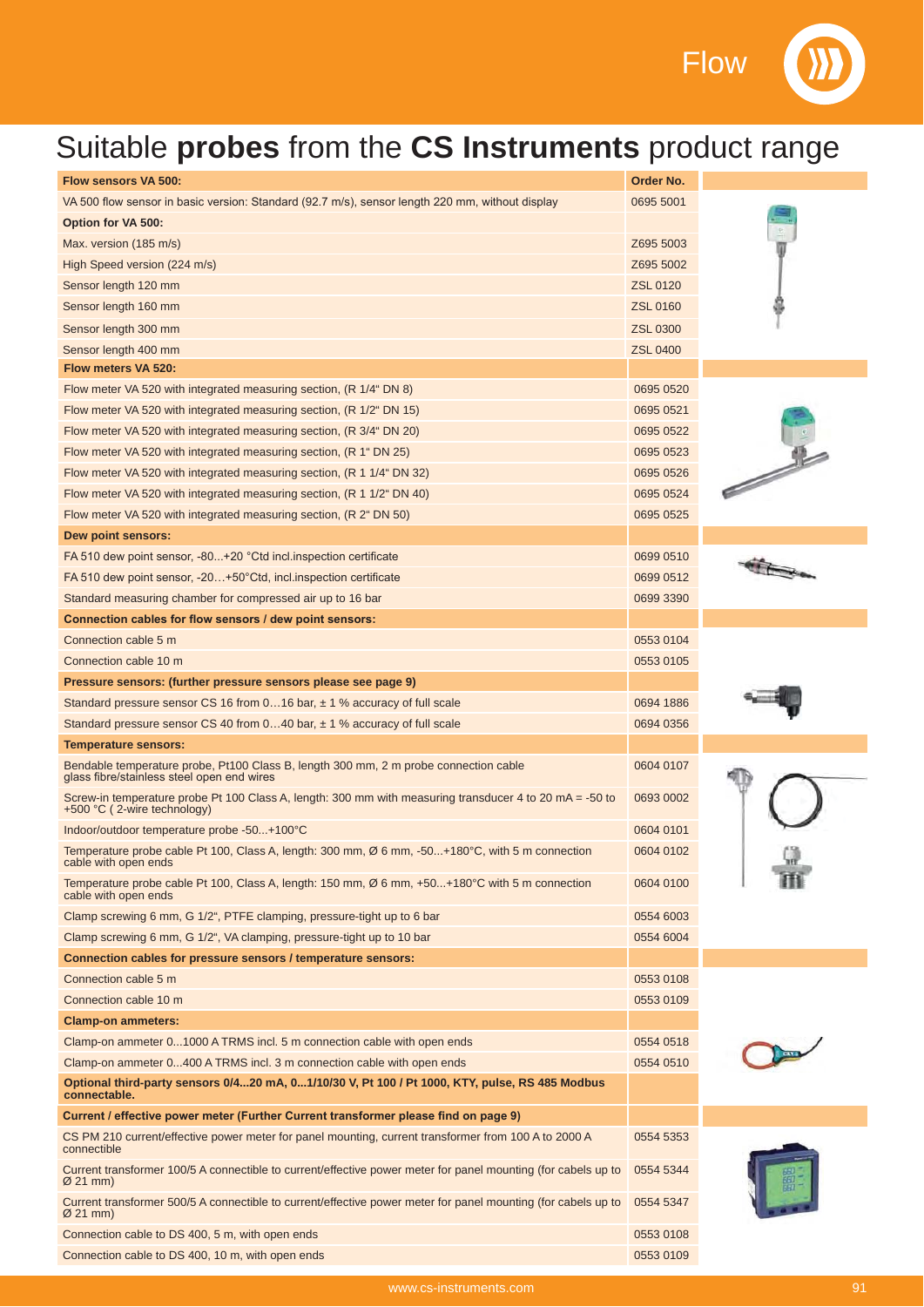

### CS Soft Basic - evaluation of measured data for single computers



The measured data stored in the data logger integrated in DS 400 can be read-out via USB stick.

If DS 400 has the optional Ethernet interface the measured data can also be read-out over big distances via the computer network

# 111111111111111 **1 1 1 1 1 1 1 1 1 1 1 1 1 1 1** 11111111 ÷.

# ETT ETT



|                      |                                      | - |                |                |  | - -                         |
|----------------------|--------------------------------------|---|----------------|----------------|--|-----------------------------|
|                      | <b>CS-CONP (05500)</b>               |   |                |                |  |                             |
|                      |                                      |   |                |                |  |                             |
|                      | <b>WATER</b>                         |   | 8122           | $-$            |  |                             |
|                      | <b>MASSAGE</b>                       |   | <b>with</b>    | <b>ATM</b>     |  |                             |
| <b>N3 VA 420 SQI</b> | $\sim$<br><b>Solve</b>               |   |                | $\ddot{ }$     |  |                             |
|                      | --                                   |   | H              | $\overline{1}$ |  | $\frac{1}{16}$              |
|                      |                                      |   | 44             | $^{14}$        |  |                             |
|                      | with me.                             |   | is/            | 188            |  | <b>Carry Carry</b>          |
|                      | <b>Built country</b>                 |   | 43.26          | 44.80          |  | 33.64                       |
|                      | <b>Mark Issued</b>                   |   | <b>BYRENIK</b> | <b>Bibbink</b> |  |                             |
|                      | <b>And guid</b>                      |   | <b>ATACUR</b>  | <b>ASCARD</b>  |  |                             |
|                      | $-$                                  |   | \$39.00        | 8,194          |  | <b>CONTRACTOR</b><br>101909 |
| z                    | and, assure                          |   | 3441           | 144.7          |  | $n + 1$                     |
|                      | arta, aux                            |   | 541 8          | <b>INC</b>     |  |                             |
|                      | and Jun                              |   | <b>MAI</b>     | <b>TALLS</b>   |  |                             |
|                      | <b>Euro conto</b>                    |   | 115.00         | 3636.84        |  | 1104.04                     |
|                      | 50                                   |   |                |                |  | Contest Ed                  |
|                      | e.<br>----                           |   | <b>GENE</b>    | <b>BEEN!</b>   |  | <b>SHOW</b>                 |
|                      | ستنتبذ<br><b>Sec</b><br><b>Josep</b> |   | 79179          | <b>SHOULD</b>  |  | 3496.00                     |

### Graphic evaluation

All measurement curves are indicated in different colours. All necessary functions like free zoom, selection/deselection of single measured curves, free selection of time periods, scaling of the axis, selection of colours and so on are integrated:

This view can be stored as a pdf file and sent by e-mail. Different data can be merged in one million file.

### Table view

All measured points are listed with the exact time interval. The desired measuring channels with the measuring site name can be selected via the diagram explorer.

### **Statistics**

All necessary statistics data are apparant at a glance. So the user can quickly see which minimum or maximum measured values occurred at which time and for how long.

### Energy and flow evaluation

The software carries out on energy and flow analysis for all connected flow sensors optionally as daily, weekly or monthly report.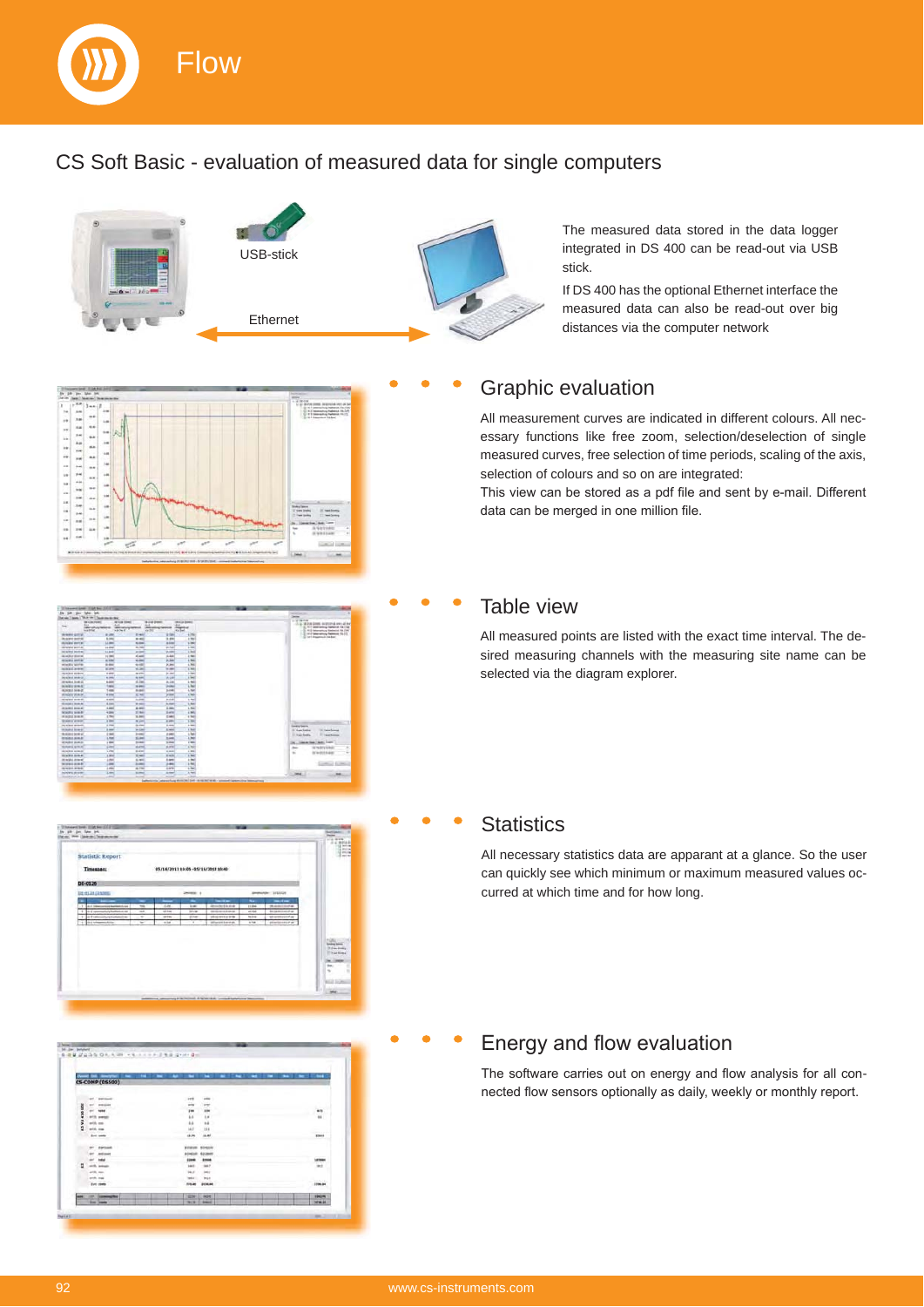Flow



### CS Soft Network - evaluation of the measured data for several computers in the network

By means of the CS Soft Network an optional number of DS 500/ DS 400 instruments can be evaluated via Ethernet. The software stores the measured data of all DS 500 / DS 400 cyclically (cycle freely selectable)

in a SQL database on the server. In case of an exceeding of the stored alarm values the software automatically sends an SMS or an e-mail. Furthermore, different user levels can be defined in the server software so that

single staff members only can access the measured data of certain DS 500 / DS 400. The evaluation of the measured data can be carried out by means of the client software from each PC within the company.



### Automatic consumption report

### Access to the measured values via the webserver



### Connection to Bus system



or Ethernet (Modbus/TCP)

With the option "Webserver" (order no. Z500 4005) DS 400 can be contacted without any special software from each web browser (eg. Mozilla Firefox ®, Microsoft Internet Explorer ®).

The access can also be done via the World Wide Web. The webserver indicates the actual measured values of all sensors as well as the status of the alarm relays and the logger status in the web browser.

With the option "Ethernet / RS 485 - interface" (order no. Z500 4004) DS 400 can be connected to customer-owned Bus system (e.g. PLC, building management system BMS, central control system, SCADA,...).

The measured values of all sensors can be retrieved via Modbus protocol. A detailed protocol description is enclosed with each DS 400 instrument. When using the Ethernet interface the IP address at DS 400 can be freely adjusted. As an alternative DS 400 waits RS 485 network (Modbus RTU) for the address allocation by a DHCP server.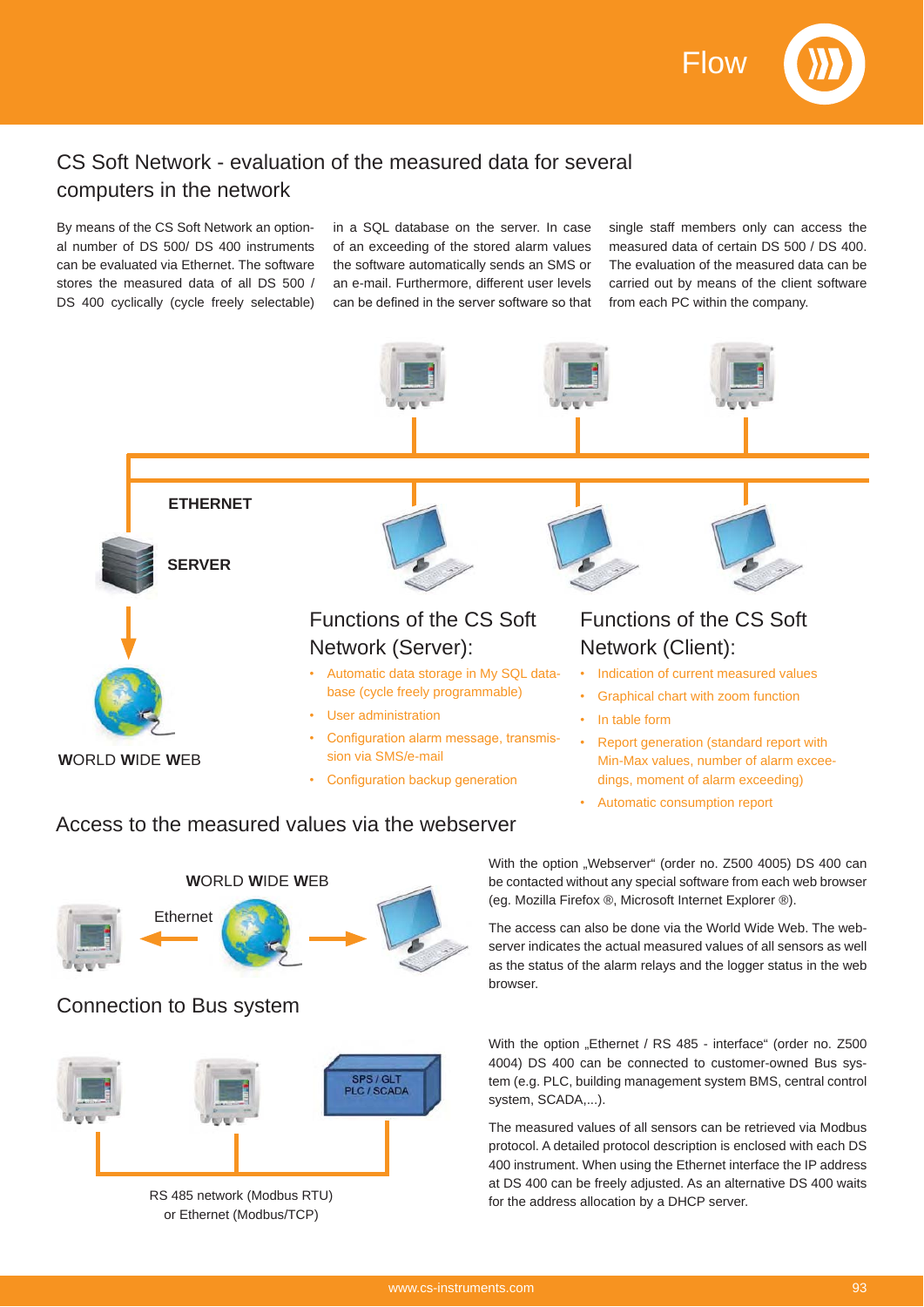

### **Innovations**



### Summation of several flow sensors

By means of the option ..mathematics calculation function" (order no. Z500 4007) it is possible to calculate mathematically the sum of several connected flow sensors. Of course the new "virtual" value "sum of all sensors" can also be indicated graphically and stored in the data logger.



#### Kanal C1 \*\*\* **VA-Sensor**  $0.4mA = 0.000 m/s$ **CS-Digital** Typ V.max 92.7 m/s  $20mA = 92.698 m/s$ Einheit **Durchmesser** 53.100  $m<sup>3</sup>/h$  $\mathbf{m}^3$ mm Gaskonstante **Ref. Druck** Air (287.0) J/Kg\*k < 1000.00  $hPa$ Ref. Temp. Verbrauch 20.000 0  $^{\circ}$ C  $m<sup>3</sup>$ Zurück **Erweiterte Einst.** Info

### Screen-shot function

By means of the print key it is possible to store the actual screen as an image file onto the internal SD card or on a USB stick and print it out at the PC without any additional software.

This is ideal for documentation of the measured values/ measured curves on-site. Coloured measured curves can be sent as image files by e-mail or integrated into a service report.

### Totalizer function

Lots of low-priced flow sensors which are available on the market just have a 4...20 mA analogue output for the current flow in liters/min or  $m^3/h$ . An output signal for the recording of total flow readings is not integrated.

By means of the option "totalizer function" DS 400 can integrate the analogue signal and generate a total flow reading in m<sup>3</sup> or liters from the measured actual flow. The total flow reading can be set to zero in the user menu at any time.